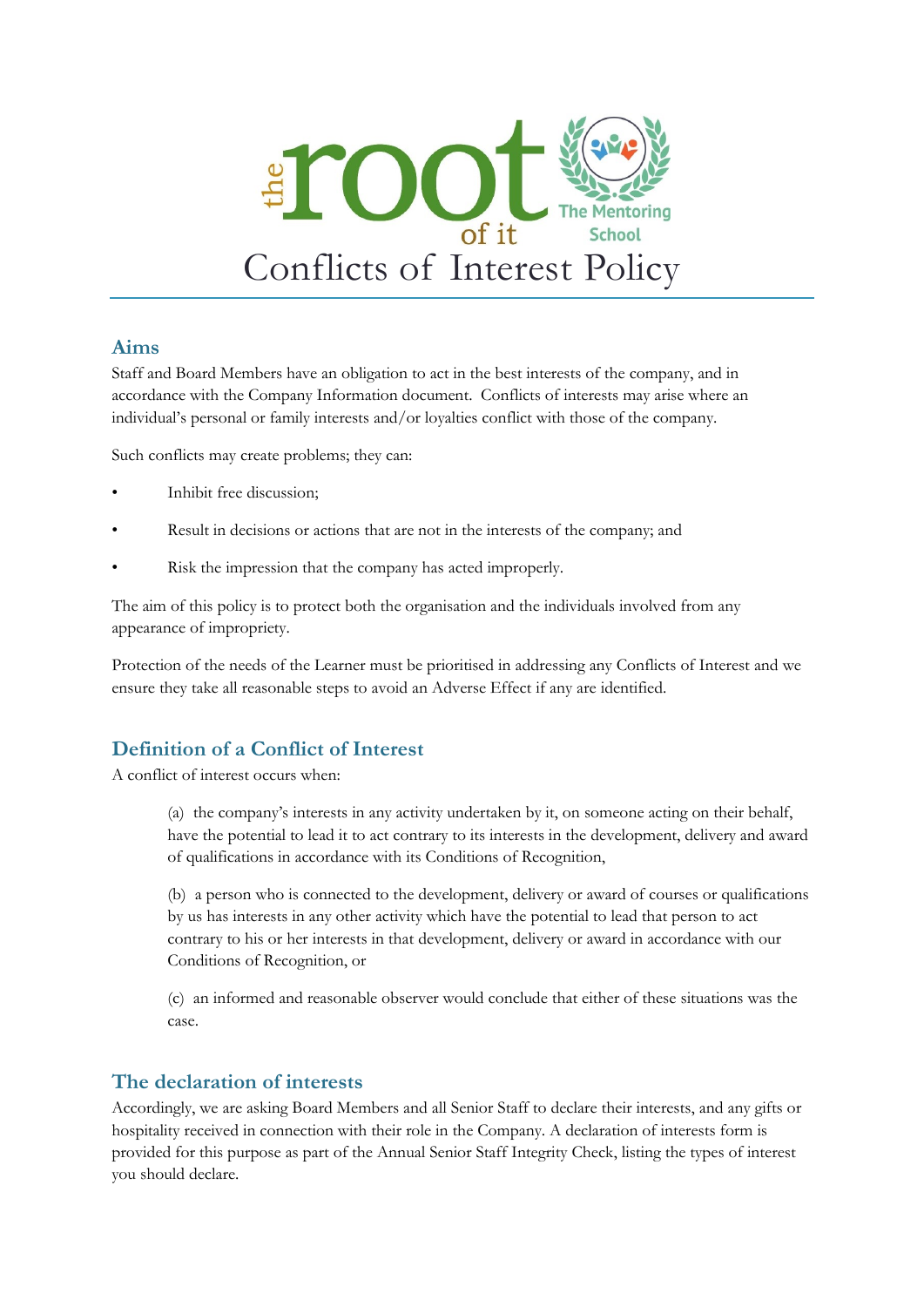To be effective, the declaration of interests needs to be updated at least annually, and also when any changes occur.

If you are not sure what to declare, or whether/when your declaration needs to be updated, please err on the side of caution. If you would like to discuss this issue, please contact the secretary or Training Manager for confidential guidance. Interests will be recorded on the Board's register of interests, which will be maintained by the Admin Officer and overseen by the Training Manager. The register will be accessible by Senior Staff and members of the Governing Body.

### **Data Protection**

The information provided will be processed in accordance with data protection principles as set out in the Data Protection Act 1998 and the Company's Data Protection Policy. Data will be processed only to ensure that Board Members and all staff act in the best interests of the Company. The information provided will not be used for any other purpose.

### **What to do if you face a conflict of interest**

If you are a recipient of the Company's services, you should not be involved in decisions that directly affect the service that you, receive. You should declare your interest at the earliest opportunity and withdraw from any subsequent discussion. The same applies if you face a conflict for any other reason. You may, however, participate in discussions from which you may indirectly benefit, for example where the benefits are universal to all clients, or where your benefit is minimal.

If you fail to declare an interest that is known to the Company or the chairman of the Governing Body, the chairman will declare that interest.

# **What to do if you identify a conflict of interest**

Refer the conflict of interest to the Training Manager (or in their absence or if it concerns them, then contact the CEO or the Chair of the Governing Body), they will then follow the Conflict of Interest Procedure. Please also refer to the Whistleblowing Policy.

### **Conflict of Interest Investigations**

The Governing Body investigates Conflicts of Interest that the Training Manager cannot manage the risk or Conflicts of Interest relating to the Training Manager. They follow a five-step process

- 1. Identify sources of information, evidence and people
- 2. Review relevant policies/procedures
- 3. Undertake any interviews required
- 4. Review findings
- 5. Issue report and decision(s)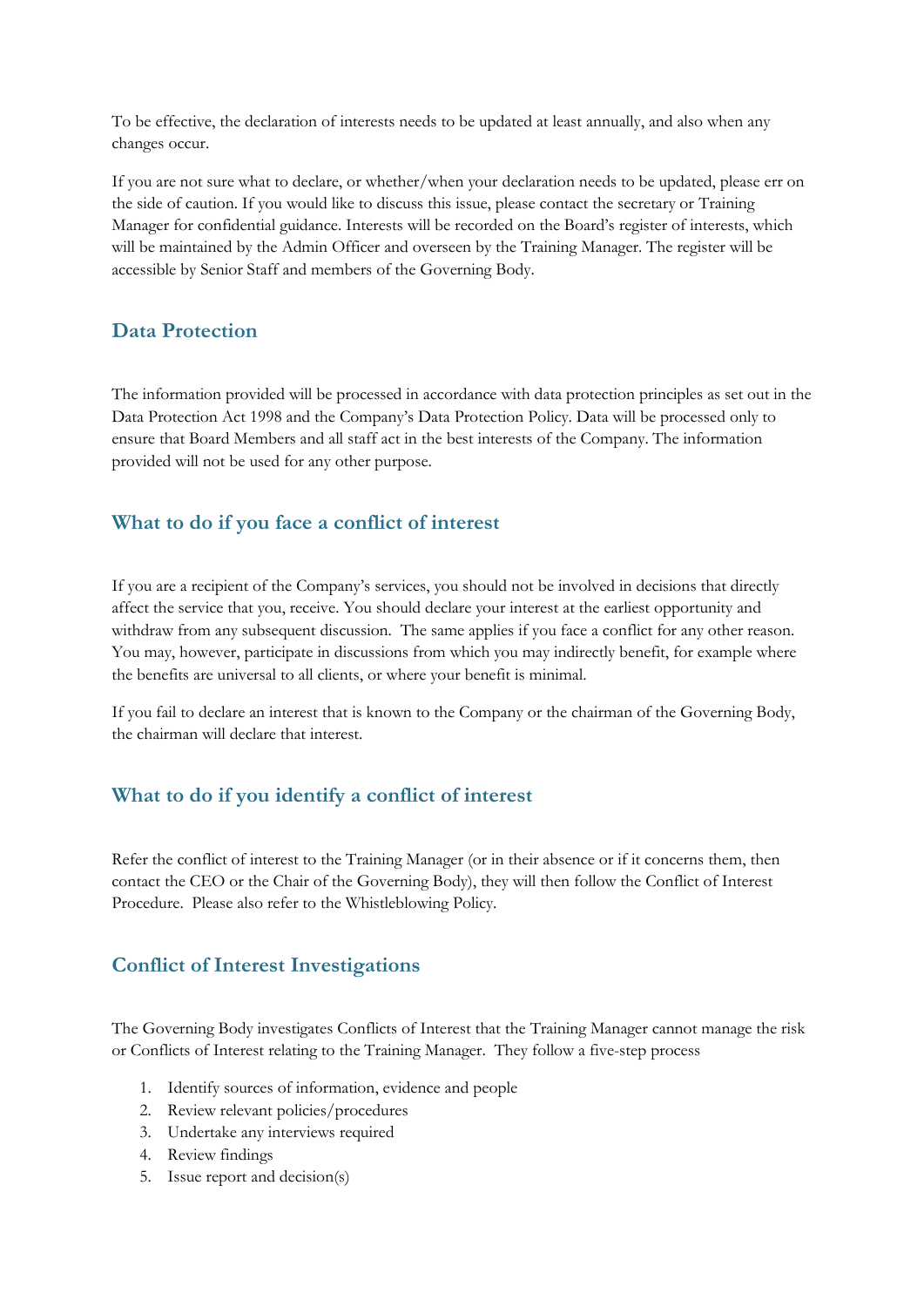Possible outcomes could include:

- No action
- Updated management plan for Conflict of Interest register
- Alterations to policy or procedure
- Disciplinary procedure begins
- Suspension
- Dismissal

### **Decisions taken where a board member or member of staff has an interest**

In the event of the board having to decide upon a question in which a Governing Body Member or member of staff has an interest, all decisions will be made by vote, with a simple majority required. A quorum must be present for the discussion and decision; interested parties will not be counted when deciding whether the meeting is quorate.

Interested board members may not vote on matters affecting their own interests. They may participate in the discussion but not the decision-making process.

All decisions under a conflict of interest will be recorded by the secretary and reported in the minutes of the meeting. The report will record:

- The nature and extent of the conflict;
- An outline of the discussion;
- The actions taken to manage the conflict.

A de minimis exemption applies to contracts less than  $f1000$  in value. Random checks against the register of interest will be made on the award of contracts below this value. If the cumulative value of a series of small contracts exceeds £5000, the Board Member will operate the policy used for individual contracts over that sum.

The de minimis exemption does not apply to contracts of employment with the company.

Independent external moderation will be used where conflicts cannot be resolved through the usual procedures through an independent arbitration service.